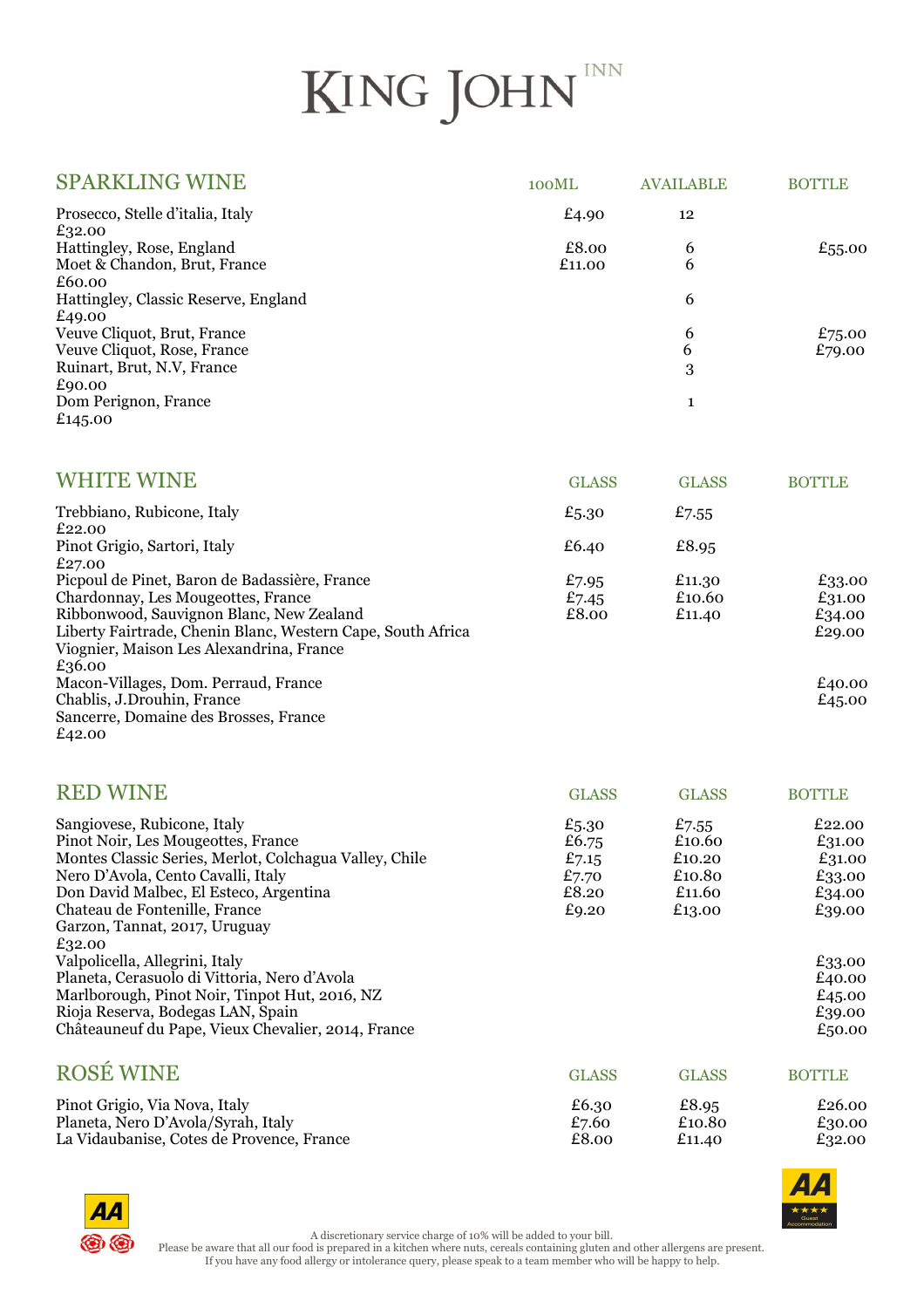| Chase Maison, Provence, France | £9.40 | £13.40 | £37.00 |
|--------------------------------|-------|--------|--------|
| Rioja, Ramon Bilbao, Spain     |       |        | £27.00 |

| <b>FINE WINE</b>                                                            | <b>VINTAGE</b> | <b>AVAILABLE</b>             | <b>BOTTLE</b>      |
|-----------------------------------------------------------------------------|----------------|------------------------------|--------------------|
|                                                                             |                |                              |                    |
| <b>WHITE</b>                                                                |                |                              |                    |
| Chablis Les Lys 1er, Cru Domaine Vincent Dampt                              | 2017           | 6                            | £36.00             |
| Meursault Cromin, Oliver Leflaive                                           | 2017           | 6                            | £65.00             |
| Puligny - Montrachet, Olivier Leflaive<br>Hermitage, Blanc, Tardieu-Laurent | 2017<br>2017   | 6<br>6                       | £70.00<br>£95.00   |
|                                                                             |                |                              |                    |
| <b>RED BORDEAUX</b>                                                         |                |                              |                    |
| L'Hospitalet de Gazin                                                       | 2015           | 4                            | £57.00             |
| Ch. La Croix du Casse                                                       | 2005           | 8                            | £64.00             |
| Ch. Rauzan Gassies<br>Ch. Latour a Pomerol                                  | 2010<br>2005   | 10<br>12                     | £110.00<br>£150.00 |
| Ch. Calon Segur                                                             | 2009           | 12                           | £160.00            |
| Ch. Latour a Pomerol                                                        | 2000           | 10                           | £180.00            |
| Ch. Grand Puy Lacoste, Pauilliac                                            | 2005           | 8                            | £183.00            |
| <b>RED BURGUNDY</b>                                                         |                |                              |                    |
| Gevrey-Chambertin, Vieilles Vignes                                          | 2017           | $\overline{\mathbf{2}}$      | £65.00             |
| <b>MAGNUM</b>                                                               |                |                              |                    |
| L'Hospitalet de Gazin                                                       | 2009           | $\overline{2}$               | £100.00            |
|                                                                             |                |                              |                    |
| <b>REST OF THE WORLD</b>                                                    |                |                              |                    |
| Cakebread, Cabernet Sauvingnon, Napa Valley                                 | 2014           | 3                            | £96.00             |
|                                                                             |                |                              |                    |
| <b>VINTAGE PORT</b>                                                         |                |                              |                    |
| Dow's                                                                       | 1994           | $\overline{4}$               | £140.00            |
| Taylor's                                                                    | 1994           | $\mathbf 2$                  | £200.00            |
| Warre's<br>Graham's                                                         | 1977<br>1994   | 5<br>$\overline{\mathbf{2}}$ | £175.00<br>£140.00 |
| Graham's                                                                    | 1977           | $\overline{\mathbf{c}}$      | £140.00            |
| Fonseca                                                                     | 2000           | $\mathbf{1}$                 | £100.00            |



AA **@@** 

A discretionary service charge of 10% will be added to your bill. Please be aware that all our food is prepared in a kitchen where nuts, cereals containing gluten and other allergens are present. If you have any food allergy or intolerance query, please speak to a team member who will be happy to help.